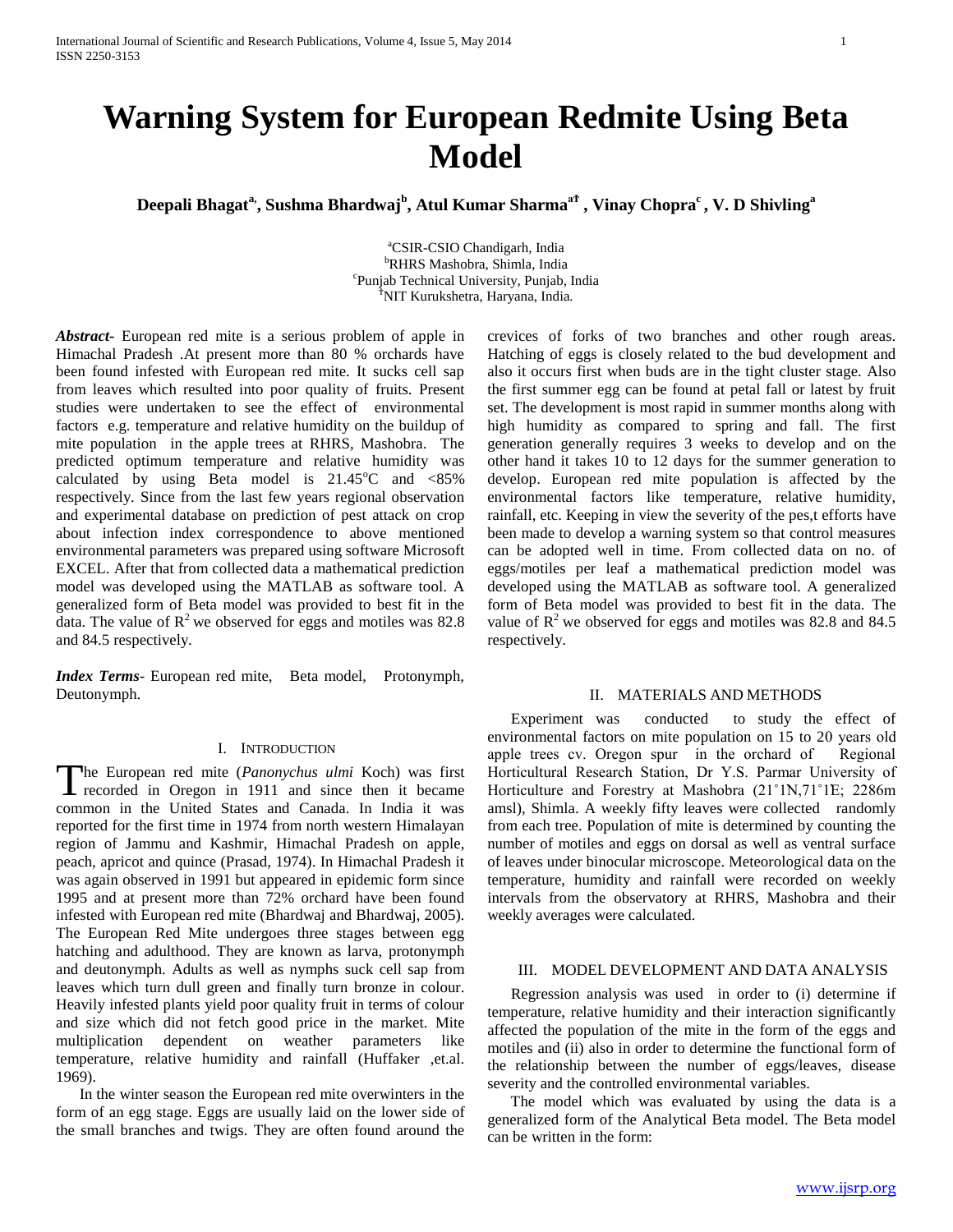$Y = \alpha t^{\beta} (1-t)^{\gamma} H^{\delta}$ (eq. 1) in which Y is defined as severity index and H is defined as the relative humidity,  $β$ ,  $δ$  are the unknown parameters estimated from data and t is defined as follow:-

$$
t = (T - T_{min})/(T_{max} - T_{min})
$$
 (eq. 2)  
Equation 1 can be linearized to:  

$$
log(Y) = log(\alpha) + \beta log(t) + \gamma log(1 - t) + \delta log(W)
$$
 (eq. 3)

 The models were evaluated during (i) regression coefficient  $(r<sup>2</sup>)$ , (ii) correlation coefficient (r), (iii) mean square error (MSR) and (iv) root mean square error (RMSE). The parameters of above equation were estimated from leaf infestation. The model include terms like temperature, wetness duration, and their product and also estimated parameters would be significantly greater than 0 therefore, these two environmental variables and their interaction affected disease intensity.

## IV. RESULTS AND DISCUSSION

 The temperature and relative humidity has a major effect on the population of European red mite. As we can see in the figure that by increasing the temperature from  $13 - 21.45^{\circ}\text{C}$  and the relative humidity ranges from 55-85% or above increases the population of both motile and eggs. The experimental data of the year (2002 and 2003) were considered in this paper. Similarly there was an increase in the population of the motiles and eggs when the humidity ranges from 25 - 85.5% or above.

 In Figure 1 and 2, the graph determines the effects on the population of the motiles and eggs. As the temperature increases from  $9.45^{\circ}$ C -  $21.45^{\circ}$ C there was an increase in the number of motiles and eggs respectively. As it is known that  $21.45^{\circ}$ C was considered to be an optimum temperature so, when the temperature increases from the optimum temperature then there was a decrease in the population of the motiles and eggs. In Figure 3 and 4, it determines the effect of the humidity on the population of the eggs and motiles. When the humidity increases from 25% to 85% there was an increase in the population of mite.

 According to the graph the population of the red mite can be easily determined whether it is in the form of the motiles or eggs. By using the experimental data the value of unknown parameters in the generalized beta model was calculated. As it was discussed earlier in equation the model depends on the two environmental parameters that is temperature and humidity and the value of unknown parameters of the beta model depends on these two environmental parameters. Their value will be greater than 0 therefore disease severity is affected by the interaction between these two environmental parameters. For generalized Beta model  $T_{\min}$  and  $T_{\max}$  should be known so as to determine the

parameters of the Beta model. Using the data collected through experiments  $T_{\text{min}}$  and  $T_{\text{max}}$  was 9.45°C and 21.45°C respectively.

For model development we used  $T_{\text{min}}$  and  $T_{\text{max}}$  $9.45 +$ 0.1°C and 21.45  $\pm$  0.1°C respectively. The collected data is then used to find value of various unknown parameters whose value will be constant to form a standard equation for European red mite. As we can see that in table1 and table 2 shows the value of various parameters used in the generalized Beta model for various replications along with the coefficient of determination for both the motiles and the eggs respectively.

According to Table. 1 the value of the  $R^2$  for replication one is 0.828 and for the second replication the value is 0.801. In Table 2, it indicates that the value  $\mathbb{R}^2$  population of motile i.e. for replication one and for replication two is 0.845 and 0.781 respectively. As we know that for model fitness we considered the value of  $\mathbb{R}^2$  which is more close to one. So we can say that the parameter value for replication one in both the case of motiles and eggs gives more accurate results as compared to the replication two in both the cases respectively. In Figure 5 and 6, the relationship between the observed eggs and predicted eggs is shown in the form of a graph. The coefficient of determination  $(R<sup>2</sup>)$  between observed values and predicted values were determined as 0.845 for motiles and 0.828 for eggs. The generalized form of Analytical Beta model (equation) was found to best fit the data in order to determine the population of motiles and eggs.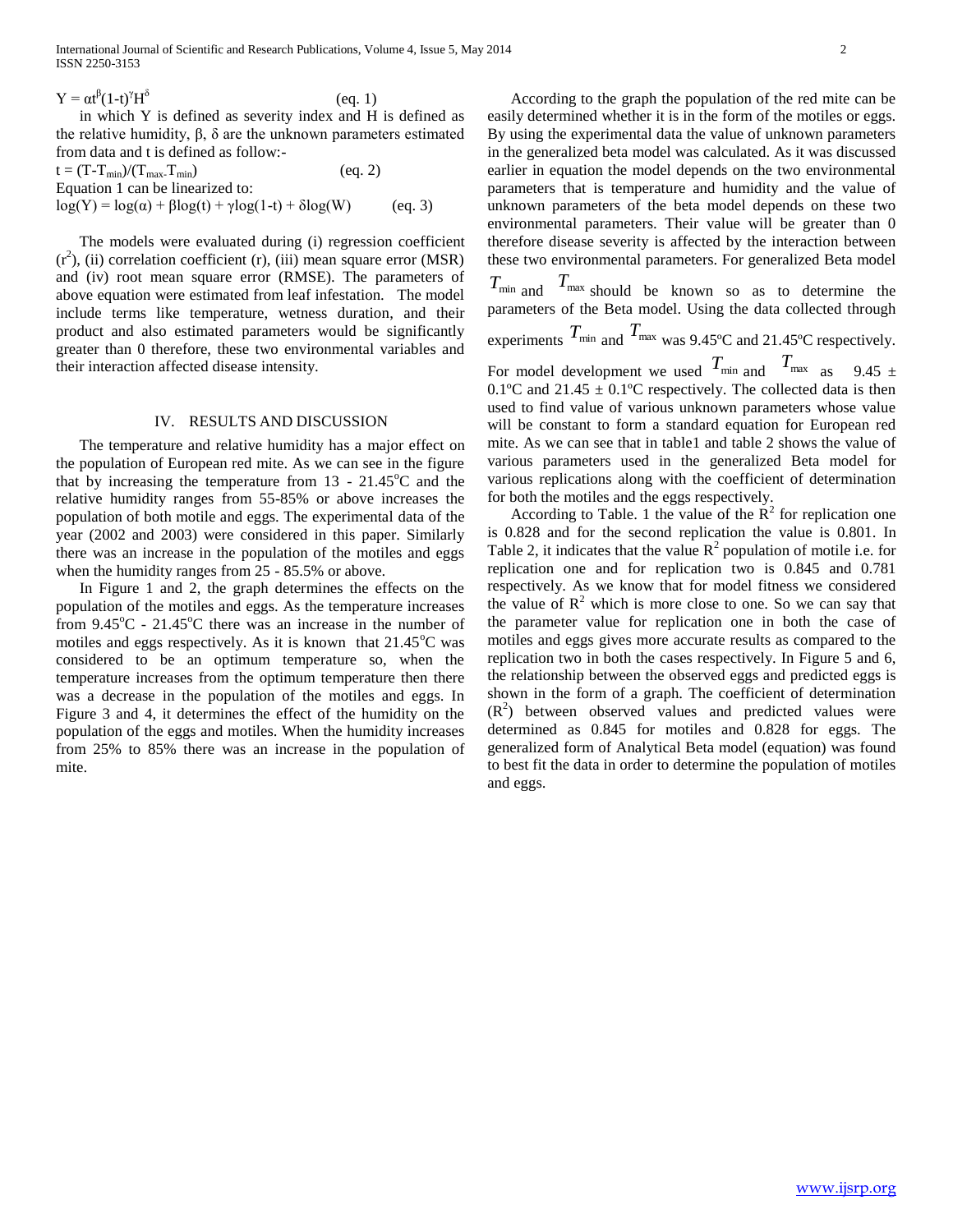

 **Fig 1 & 2**. Shows the relationship between observed and predicted motiles and eggs based on the generalized Beta model, with parameters estimated in Tables 1 and 2. Coefficient of determination is given as  $R^2$  in the graphs.

 **Fig 3&4. Shows** the increase in the population of the motiles when there is an increase in the temperature and humidity. Coefficient of determination is given as  $\mathbb{R}^2$  in the graphs.

 **Fig 5&6.** In this the relationship between the temperature and humidity with the increase in the population of eggs are shown as the temperature and humidity increases. Coefficient of determination is given as  $R^2$  in the graphs.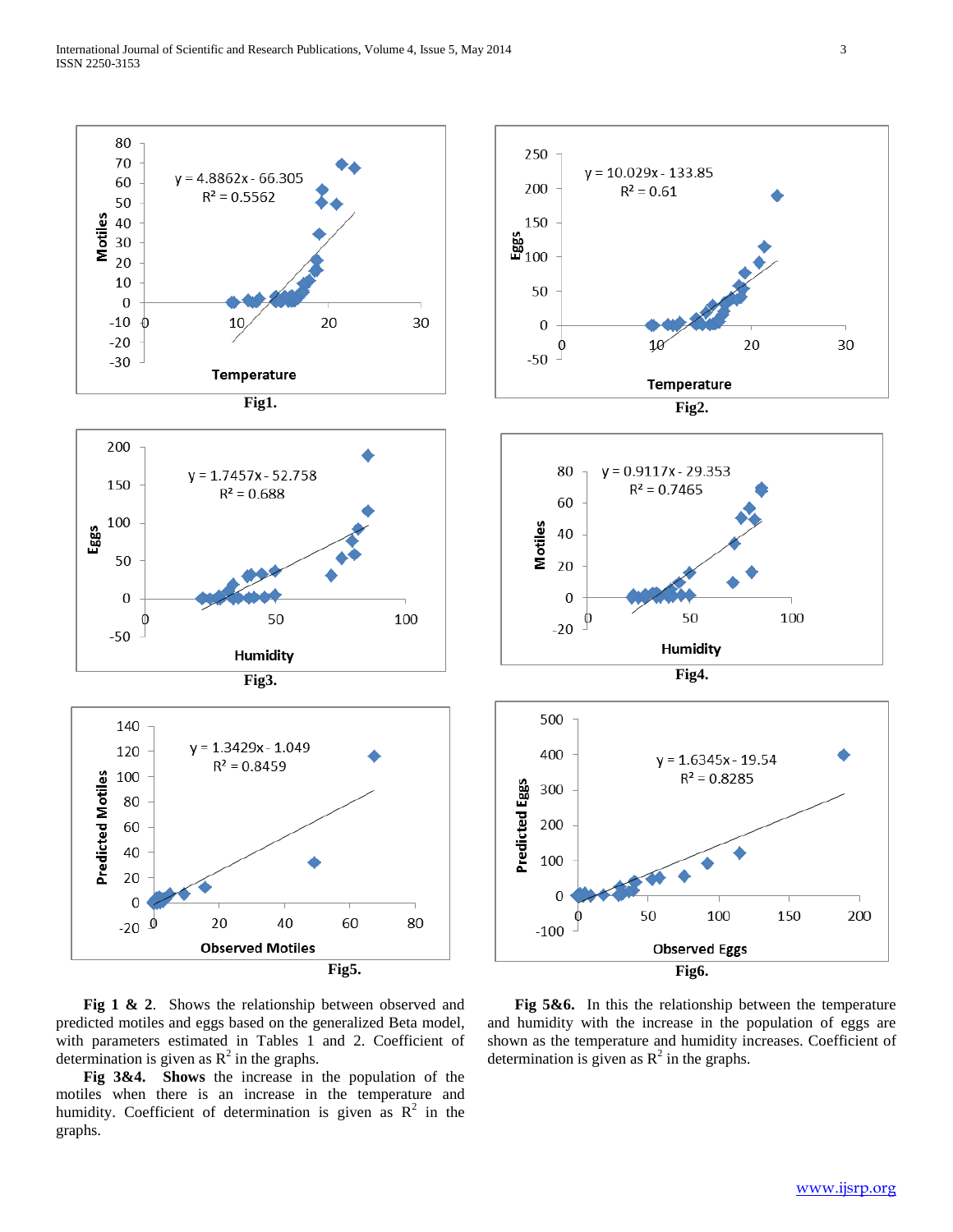*Table 1. Estimated parameters from the generalized Beta model for temperature (T) and wetness duration (W) effects on the population of the European red mite in the form of Eggs.*

| <b>Estimated parameters<sup>a</sup> for Eggs</b> |           |        |           |        |       |  |  |  |
|--------------------------------------------------|-----------|--------|-----------|--------|-------|--|--|--|
|                                                  |           |        |           | -0     |       |  |  |  |
| Replication 1                                    | 2.51      | 0.0994 | $-0.7916$ | 4.7005 | 0.828 |  |  |  |
| Replication 2                                    | $-8.9614$ | 1.4717 | $-0.3091$ | 2.9733 | 0.801 |  |  |  |

*Table 2. Estimated parameters from the generalized Beta model for temperature (T) and wetness duration (W) effect on the population of the European red mite in the form of motiles.*

| <b>Estimated parameters<sup>a</sup> for Motiles</b> |           |        |           |          |       |  |  |  |
|-----------------------------------------------------|-----------|--------|-----------|----------|-------|--|--|--|
|                                                     |           |        |           |          | $R^2$ |  |  |  |
| Replication 1                                       | 3.736     | 3.436  | $-0.2117$ | $-0.342$ | 0.845 |  |  |  |
| Replication 2                                       | $-8.9614$ | 1.4717 | $-0.3091$ | 2.9733   | 0.781 |  |  |  |

NOTE: In both the above tables 1 & 2 estimated parameters from the generalized Beta Model:  $\alpha'$  corresponds to the log-transformed  $\alpha$ ,  $\beta$  and  $\gamma$  correspond to temperature effect, and  $\delta$  corresponds to wetness duration.

#### V. CONCLUSION

According to literature survey has been done and we concluded that until now no such warning system has been developed for European Red mite using Beta model. This model gives the best fitness between observed value and predicted value. The high value of correlation coefficient and coefficient of determination denotes that this model approaches the real value of observation and gives the best approximation. For the development of warning system, it gives the suitable solution and a system or machine can be easily trained through particular software using this model. For the simulation and model development, the software approach was used and programming was done in MATLAB.

#### ACKNOWLEDGMENT

The research was supported by Council of Scientific and Industrial Research – Central Scientific Instruments Organization (CSIR-CSIO) grant number PS0103-01. The first author wants to thank Institute Regional Horticultural Research Station (RHRS) Mashobra, Shimla, India for providing data relating to mite population and weather parameters and supporting the work. Authors thank all the staff members involved in the hardware and software development of the research work. The authors are thankful to the director of CSIR-CSIO Chandigarh for conducting the research work and funding.

#### **REFERENCES**

[1] Arauz L.F. and Sutton T.B, 1989. "Temperature and wetness duration requirements for apple Infection by Botryosphaeria **Dobusa**", The American Phytopathological Society 2, 7695-7643, 1989.

- [2] Arne Stensvand, David M. Gadoury, Terje Amundsen, Lars Semb, and Robert C. Seem. 1997. "Ascospore Release and Infection of Apple Leaves by Conidia and Ascospores of Venturia inaequalis at Low Temperatures", The American Phytopathology Society P-1997-0821-01R, 1997.
- [3] Bhardwaj,S.P. and Bhardwaj, S.2005. Insect mite pests. In:The Apple improvement, production and post harvest management. (eds. Chadha,KL and Awashti R.P. ), Malhotra Publishing House, New Delhi. pp 346-396.
- [4] Bhardwaj Sushma, Sharma Sangita and Bhardwaj S.P, 2006. "Environmental factors affecting the population build-up of Panonychusulmi (Koch) in Apple", Indian Journal of Plant Protection 34:( 1), (36-39).
- [5] Holb Imre, 1992 "Comparison of Scab Warning System in Integrated Apple Production", University of Debrecen, Centre for Agricultural Sciences, Faculty of Agricultural Sciences, Department of Plant Protection, Debrecen.
- [6] Huffakar, C.B.,Van de Vrie,M .and McMurty,J.A. 1969. The ecology of Tetranychid mites and their natural control .Annual Review of Entomology 14; 125-174.
- [7] Prasad, V.1974. A catalogue of mites of India. Indira Acarology Publishing House, Ludhiana (Punjab), 320 pp.
- [8] Tomerlin, J.R., and Jones, A. L 1983. "Effect of temperature and relative humidity on the latent period of Venturia inaequalis in apple leaves", The American Phytopathological Society, 0031-949X/83/01005104.
- [9] William E. MacHardy and David M.Gadoury, 1988 " A revision of Mills's criteria for predicting apple scab infection periods", The American Phytopathological society, Phytopathology 79, 304-310.
- [10] Nenad Filajdic and Sutton T.B, 1992. "Influence of Temperature and Wetness Duration on Infection of Apple Leaves and Virulence of Different Isolates of Alternaria mali", The American Phytopathological Society, 0031-949X/83/01005104, 1992.
- [11] V.Rossi, I. Ponti, M.Marinelli, S. Giosue and R. Bugiani "A New Model Estimating the Seasonal Pattern of Air-Borne Ascospores of Venturia Inaequalis Wint.(Cooke) in Relation to Weather Conditions", Journal of Plant Pathology, 82(2), 111-118, 2000.
- [12] Ion MIERLUS MAZILU" POMOSAT-'An Orchard System for Monitoring and Modeling Apple Scab (Venturia Inaequalis)", Romica TRANDAFIR Technical University of Civil Engineering, Bucharest, 2002.
- [13] Erincik O and Madden L.V, Ferree D.C, Elli M.A, "Temperature and Wetness-Duration Requirements for Grape Leaf andCane Infection by Phomopsis viticola", The American Phytopathological Society/Vol. 87 No. 7, 2003.